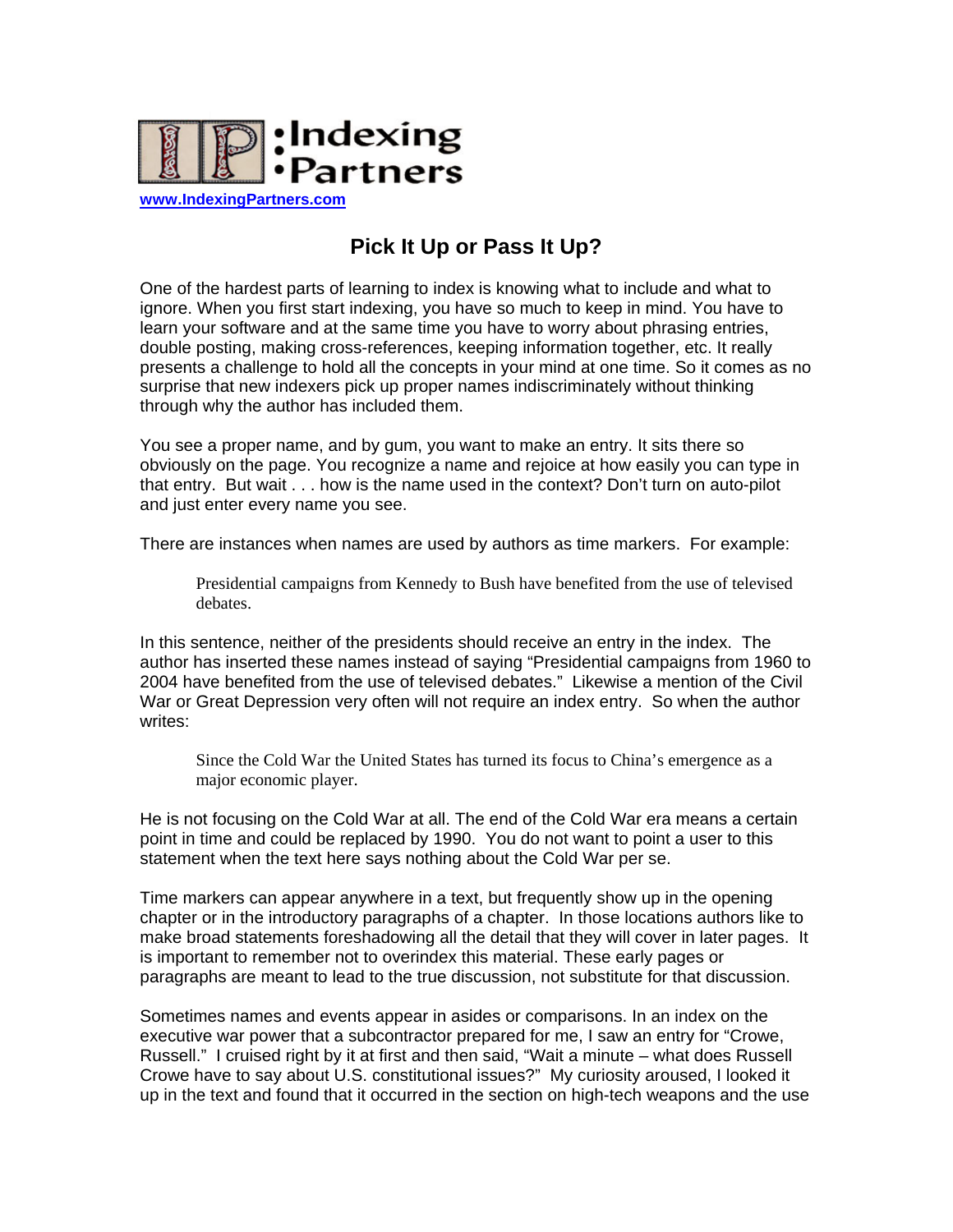of telecommunications. The author made a joke about the incident when Russell Crowe hit a desk clerk with a telephone, and how that was not a high-tech use of telecommunications equipment. No one who purchases or uses this book will expect to find out about Russell Crowe from it. The omission of this "joke" reference will not affect the thoroughness or usefulness of the index. It is a passing mention—an aside—and the indexer should pass it by.

Likewise when authors draw analogies or comparisons, the referenced person or event rarely deserves its own entry. In a book on ancient Egypt, I found the indexer had included entries to "skyscrapers" and "New York City" both on the same page. These terms jumped out as unexpected so I looked them up in the book to learn that the author had compared the pyramids saying that they would "outlast New York City's skyscrapers." There was no other discussion of NYC or modern structures in the book. Again reject the impulse to pick these up  $-$  they are not on point with the focus of the book, and not something the book's audience will be looking for or expecting. Skip such a passing mention without a second thought.

Users don't want to be sent to "empty" information. When the page has no content to support the creation of an entry (i.e., sufficient information so that users learn something about the relevant topic), there is no point in referring users there. As I mentioned above, the introductory chapter or introductory section in a chapter presents a trap for the unwary indexer. On the one hand this material appears crammed full of indexable statements, but in reality it should be treated very lightly by the indexer.

In a book about China's relations with Latin America, an opening paragraph provides some sweeping statements:

At a time when the United States is concentrating a great deal of attention and resources on the war on terrorism, China has made important inroads in expanding its influence abroad, particularly in developing regions such as Southeast Asia and Africa. Another relatively recent development in China's "going global" strategy is a new interest in engaging Latin America. China's expanding diplomatic and economic ties with the region, the backyard of the United States, have awakened new concerns in U.S policy circles. Skeptical policymakers in the United States view China's new presence in Latin America as an opening salvo of a larger diplomatic offensive by Beijing to challenge U.S. interests in the Western Hemisphere. A more benign viewpoint considers China's expanding ties with Latin America a natural manifestation of its growing need for commodities and energy resources—more of an opportunity than a threat.

All of the topics raised here will form major themes in the book: China's strategy worldwide, and in particular, in Latin America, and the U.S. response to this expansion of Chinese foreign policy into its global neighborhood. Is it necessary to create entries for the introduction of these topics on page 1? Rarely does an author have much on the first page that deserves an entry in the index. I recently reviewed an index by a novice that had close to 30 entries from the first page of the book! After I was done editing the index, only three of the entries survived. Try to avoid being sucked into making entries for material that only serves to set the stage, makes assertions that the author will take up in depth later, and summarizes the same points that will most likely be summarized again in the conclusion.